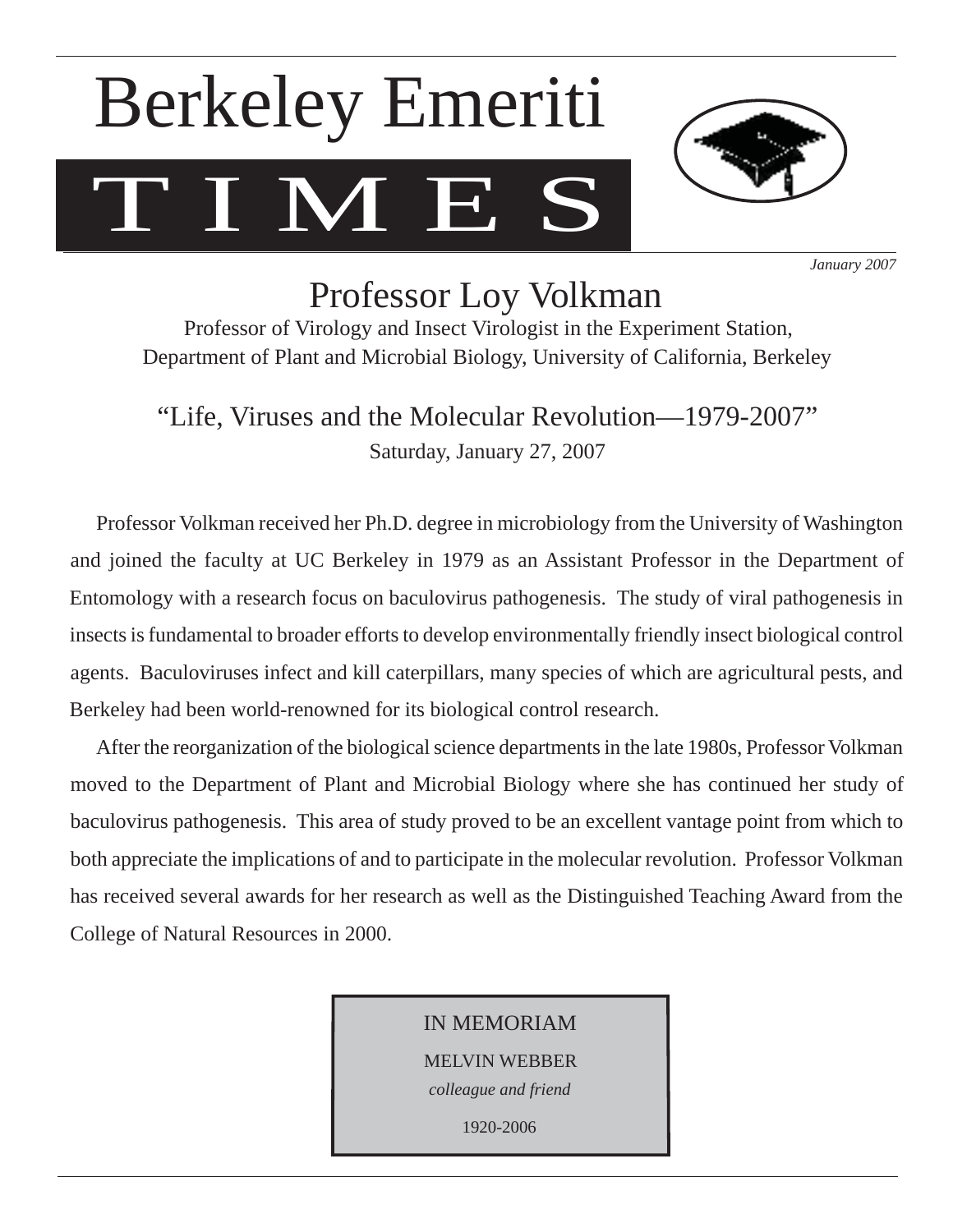## UCB EMERITI ASSOCIATION EXECUTIVE COMMITTEE

#### 2006-2007

President Richard Malkin First Vice President To Be Appointed

Second Vice President George Leitmann

Treasurer Lawrence Grossman

Secretary To Be Appointed

Berkeley Emeriti Times Editor Claude Babcock

> Members at Large John McNulty Paul Mishkin Karl Pister Louise Taylor Lawrence Waldron

CUCEA Representative Errol Mauchlan

Stewards Betty Carpenter Sue Cork Mary Dee Vermeulen

Mailing Address UC Berkeley Emeriti Association 2 Boalt Hall, # 7200 Berkeley, CA 94720-7200

UCB Retirement Center Shelley Glazer, Executive Director André S. Porter, Administrative Specialist Meryl Sacks, Adminstrative Specialist

| Office    | <b>UCB Retirement Center</b><br>2 Boalt Hall, #7200 |
|-----------|-----------------------------------------------------|
|           | Berkeley, CA 94720-7200                             |
| Telephone | 510/642-5461                                        |
| Fax       | 510/643-1460                                        |
| Web site  | thecenter.berkeley.edu                              |
| Email     | emeriti@berkeley.edu                                |



Published before each meeting of the UC Berkeley Emeriti Association: To provide closer networking for members with meeting announcements, meeting reviews, executive committee actions, pertinent campus news, and to reach out to members who cannot attend the meetings. Editor: Claude Babcock Phone: 510/848-3368 Email: cbabcock@berkeley.edu

#### **Confronting the Challenge of Complexity-** *in vivo veritas*

 On Saturday November 11, 2006 Professor Marc Hellerstein gave a talk to the Association titled, "Biochemical Moving Pictures: *in vivo* Kinetics Reveal New Diagnostics, Diets and Drugs". Professor Hellerstein (M.D., Ph.D.) currently holds the Doris Calloway Chair in Nutritional Sciences at Berkeley.

 Early in his talk Dr. Hellerstein quoted the perceptive physician and writer Lewis Thomas to the effect that meddling in complex systems, like an urban center or a hamster, will almost always make matters worse, not better. Why such pessimism? Organisms are complex adaptive systems, and because of the myriad interactions possible among their many parts an action aimed at producing one effect may well have unintended consequences, usually unfavorable. Organism components such as genes and proteins are now well-understood thanks to the rise of molecular biology. However, such reductionism still fails to reveal how all the parts work together. Contrary to popular opinion, conditioned by advertising, there really is a paucity of new drugs being developed because most of them fail to work.

Dr. Hellerstein used the example of driving in heavy traffic to illustrate his approach to dealing with unpredictable circumstances. Even teen-age drivers can accomplish this complicated action because they have vision and can react to conditions that are changing over time. He has tried to find ways to see where fundamental biological processes are going by measuring over time their behavior in living creatures. Such a study refuted the accepted view that in the most common form of leukemia, pathology results from the failure of cells to die. A time-course study revealed that whether the disease proceeded rapidly or slowly depended on the rate of cell turnover, providing a significant tool for prognosis. Studying the progression of the terrible affliction ALS (Lou Gerhig's disease) in mice, Dr. Hellerstein found that slowing with drugs the rate of turnover in the cells of the microtubules that carry nutrients to nerves, extended lifetimes about 30%.

 When Dr. Hellerstein turned to the subject of diet he had the undivided attention of his audience. It has been found in a wide variety of animals  $(e.g., mice, flies, worms)$  that caloric restriction is the only diet that extends life. Mice with a 30% caloric reduction live an amazing 3-1/2 years and have fewer cancers and liver diseases. Underlying this beneficial result is a reduction of the turnover rate of all types of cells. Surprisingly, only a 5% reduction from an unrestricted intake achieves almost the same magnitude of improvement as the stringent 30% reduction. Even more remarkable, Dr. Hellerstein's studies have found that intermittency of food intake may mimic the effects of caloric restriction. For example, mice fed unrestricted amounts of food every other day, enjoyed (?) the same health benefits as those on caloric restriction diets. (Warning: Don't try this at home, not yet anyway.)

 In studying the production of brain cells Dr. Hellerstein seems to have found exception to the usual result that side effects (unintended consequences) are always unfavorable. It was known that the drug Prozac stimulates new brain cell production. In testing the effects of old drugs, Hellerstein found that a number of drugs designed to lower cholesterol also do the same. In fact, the popular anti-cholesterol drug Lipitor is as effective as Prozac in stimulating new cell production in the brain.

 In conclusion, Professor Hellerstein remarked that truth is found in studying living beings as well as in wine; *in vivo veritas*. *Larry Waldron*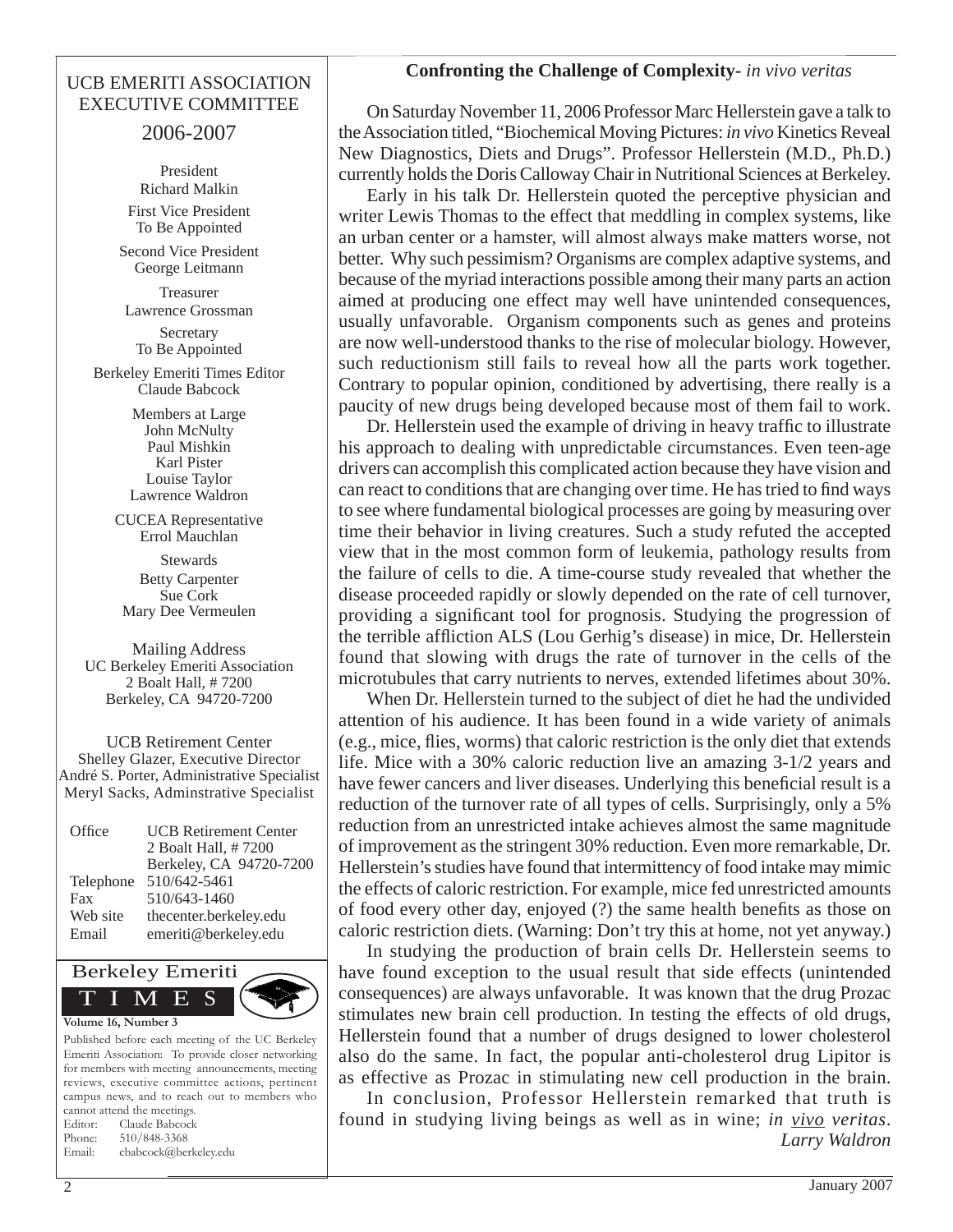#### **When the Berkeley Emeriti Came Within a Hairsbreadth of Losing Their Parking Privilege**

When recruiting new members, we often make the claim that our membership dues represent the cheapest insurance they will ever buy. When we say this we are, of course, referring to the watchdog role the Association plays with respect to pensions, healthcare, and other retirement benefits.

This past academic year, however, the Association was able to validate its claim in a practical way for all to see. At Berkeley there is a strange, seemingly unaccountable, committee named the Oversight Committee on Parking and Transportation. This committee, which apparently has delegate authority to set parking rates, is mainly peopled by administrators, but has three faculty representatives nominated by the Academic Senate.

In May, 2006, roughly three weeks before the rates for 2006-07 were due to be announced, the oversight committee issued an all-campus memorandum saying that it had proposed, and the administration had approved, that "Emeriti ... pay a standard, nondiscounted rate for parking throughout the campus".

This proposal would have eliminated the emeriti parking privilege, and raised the cost of the annual emeriti parking permit from \$342 to \$1,440, and quadrupled the daily rate. The memorandum also announced that there would be a hearing for interested parties on Friday, May 27, three days before the 2006-07 rates were to be promulgated.

On receipt of the memorandum, the Board of Directors of the Emeriti Association met in an emergency session at which it drafted a letter to the Chancellor requesting that the Oversight Committee's proposal not be implemented, and pointing out **(a)**  that emeriti were not heavy users of campus parking, **(b)** that when they came to campus it was mainly to provide uncompensated academic services, **(c)** that these services were substantial, **(d)** that the proposed changes in parking rates were likely to reduce these services, perhaps significantly, **(e)** that the emeriti parking privilege was a long-standing faculty retirement benefit that was provided at all UC general campuses and, therefore, that the proposal affected the active faculty as well as present emeriti, **(f)** that the proposal would mean that emeriti would be paying more than active faculty members since the latter were able to pay by payroll deduction and thereby gain a 25% reduction, and  $(g)$  that during the past five years the Berkeley emeriti had donated \$231 million to the campus.

Perhaps more importantly, the Board emailed a copy of the Oversight Committee's memorandum to all the members of the Association, together

with a summary of the arguments made in the Board's letter to the Chancellor. The incoming President of the Association, Professor-Emeritus Richard Malkin attended the May 27 hearing where he presented to the Oversight Committee the points made in the letter to the Chancellor. He formed the impression, however, that the committee was not inclined to budge, constantly repeating the mantra that their proposal merely represented equity.

Over the next two weeks or so, the Chancellor received an avalanche of more than sixty emails, some from very eminent emeriti, protesting the proposal. Many indicated that they would discontinue their academic services if the proposal were implemented. One distinguished emeritus wrote: "I am working as hard now without compensation as I was before I retired. I enjoy my work, but I'm damned if I will pay to do it."

Eventually the Board received an email from the Vice Chancellor – Administration and Finance saying that the annual emeriti parking rate would remain unchanged for 2006-07, but that there would be a study during the year of parking utilization. In any event, the cost of the emeriti annual permit was increased by 5.6% to \$420 in keeping with the percentage increase in the active faculty rate.

Meanwhile, the issue of Emeriti Parking has been taken up by the Academic Senate's Committee on Emeriti Relations and by its Committee on Faculty Welfare, and these two committees have sent a report to the Chair of the Berkeley Division recommending: (1) that DIVCO (the Academic Senate Divisional Council) indicate its support for the historic emeriti parking fee discount; (2) that there be representation of the Senate's Committee on Emeriti Relations on the Oversight Committee; and (3) that, given the importance and sensitivity of parking issues to both emeriti and active faculty, and the desirability of improving communications, representatives of the Oversight Committee be required to meet with both the Committee on Emeriti Relations and the Committee on Faculty Welfare at least once a year.

*Errol Mauchlan*

#### Recommended Service

Norma, conscientious, reliable housekeeper seeks new clients after taking a year off to have a baby. If you or an acquaintance need a helper, call 510/524-6208 for information and reference. (Carolyn Webber)